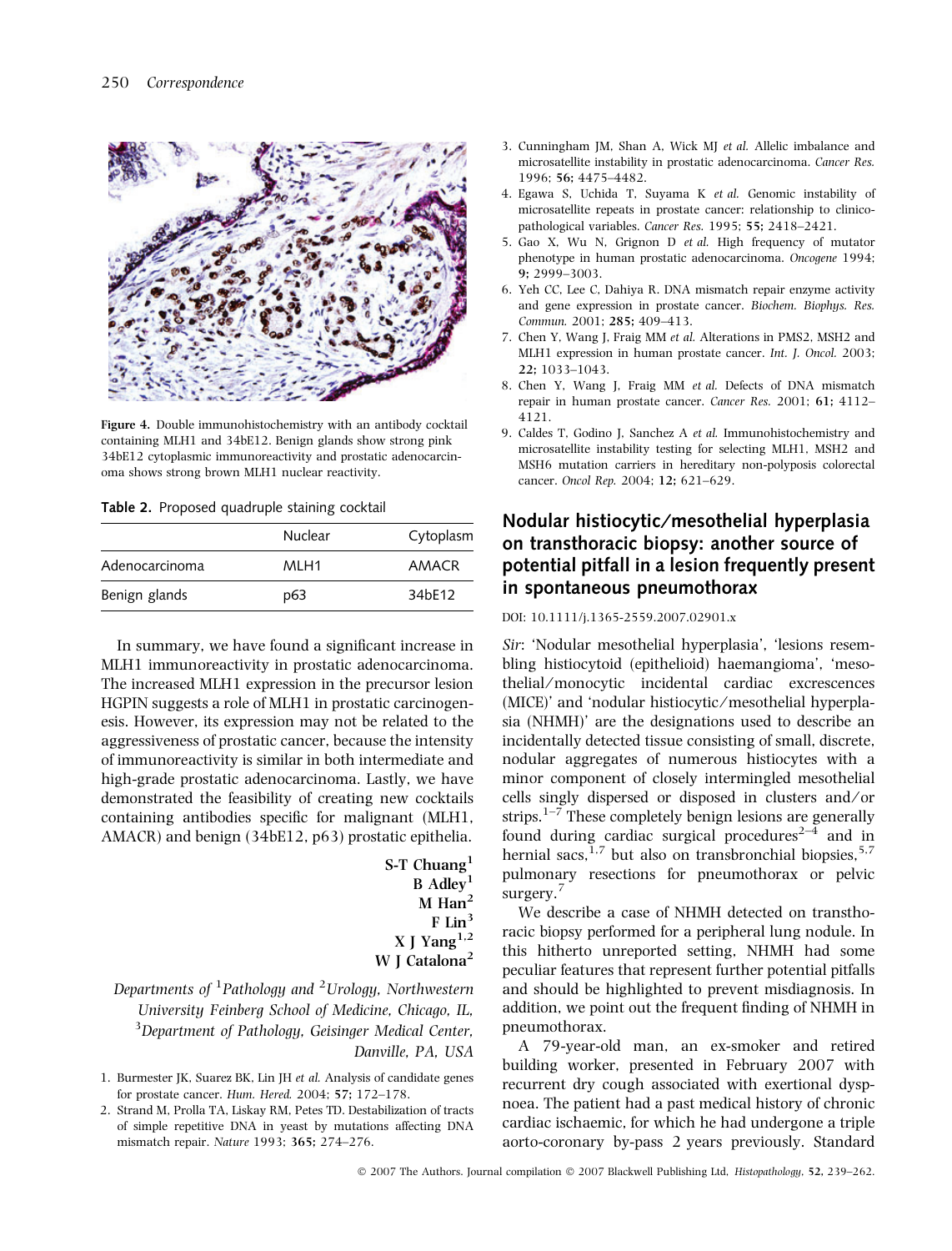chest x-rays showed an irregular opacity of the left lower lobe. Chest computed tomography (CT) confirmed the presence of a 50-mm pleural-based mass in the left lower lobe involving the descending aorta and associated with concomitant pleural effusion and subcarinal lymph node enlargement. Since standard bronchoscopy was negative, a CT-guided transthoracic biopsy of the pulmonary mass using a 19-G needle was performed (Figure 1A). A 2-mm fragment of brownish tissue was obtained for histological examination (Figure 1B). It consisted of blood clot and a discrete nodular aggregate of cohesive polygonal round-to-oval



Figure 1. Chest computed tomography (CT) scan showing a left lower-lobe pleural-based mass with concomitant pleural effusion (A). During CT-guided transthoracic biopsy a discrete nodular fragment (B) consisting of a dense aggregate of polygonal cells with grooved nuclei (C) was obtained. The great majority of cells are CD68+ (D), whereas scattered cells react with an antibody to calretinin (D). At the periphery, dispersed thyroid transcription factor-1-positive (F) cells can be seen. Subsequent transbronchial biopsy revealed a poorly differentiated squamous cell carcinoma (G).

© 2007 The Authors. Journal compilation © 2007 Blackwell Publishing Ltd, Histopathology, 52, 239-262.